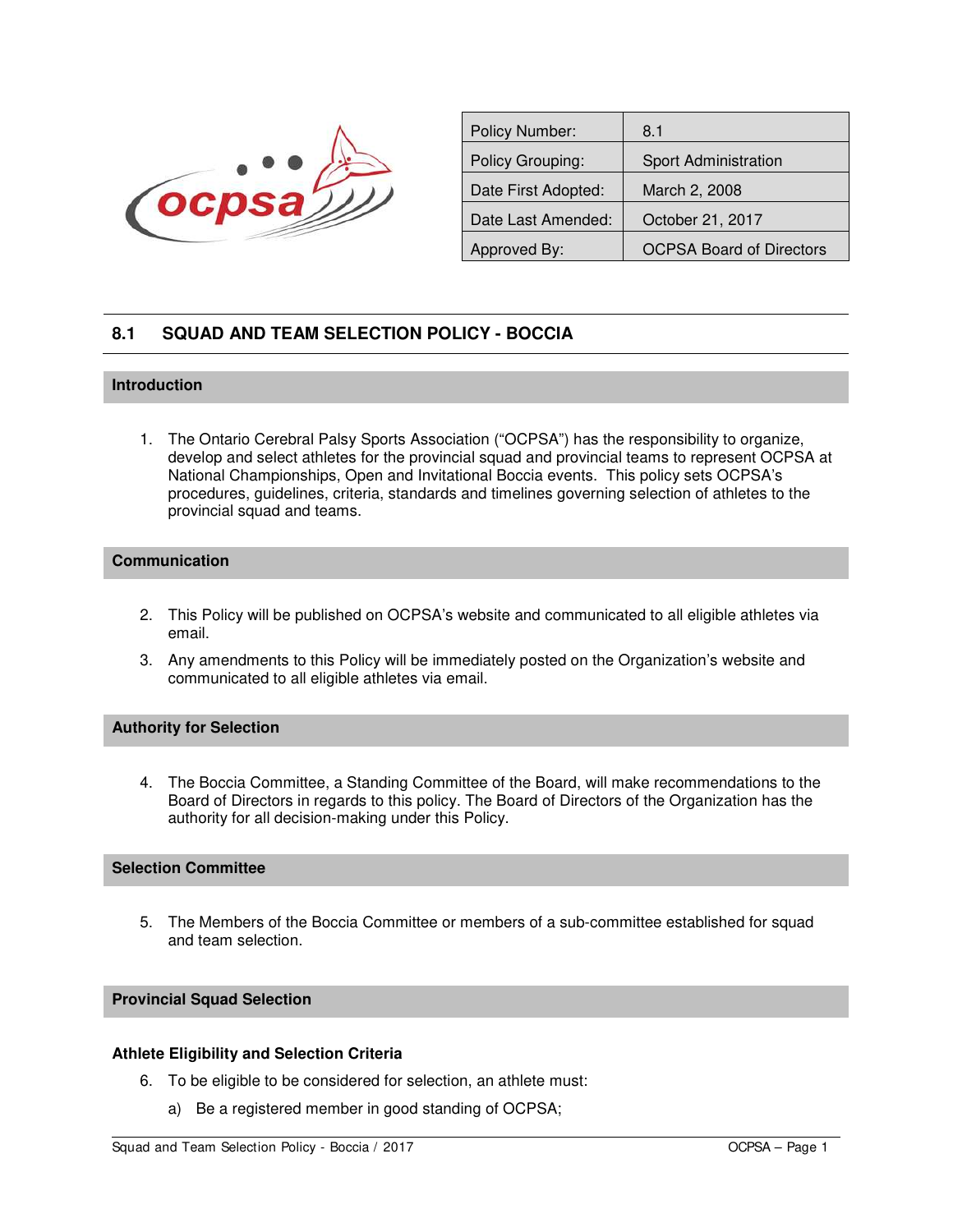- b) Be identified by the Selection Committee, in their sole discretion;
- c) Have a provincial boccia ranking;
- d) Be committed to the program and training;
- e) Be competitive or have development potential, skills and abilities.

## **Squad Size and Selection**

- 7. The provincial squad size will be determined by the Boccia Committee in consultation with the provincial coach(es). The ideal minimum squad size will be 11 athletes.
- 8. The squad selection will be made after Ontario Boccia Championships of each year.

## **Squad Announcement**

- 9. OCPSA will announce the selected squad list by contacting selected athletes directly via email.
- 10. The final squad roster will be posted on the OCPSA website.

## **Qualifying Period**

11. October 1 to September 30

# **Provincial Team Selection**

#### **Goals/Objectives of Team Selection**

- 12. The selection criteria are designed to select athletes who will create the best possible competitive and cohesive team; OR
- 13. The selection criteria are designed to select athletes who show potential to be successful at the provincial level within the next five years and require further experience and development.

# **Team Size**

14. Team size will be dictated by the event, when this is not the case, the Boccia Committee will have the discretion to name a larger team that will include a greater number of reserve athletes, or to name a smaller team due to resource constraints.

## **Team Announcement**

15. OCPSA will announce the selected team list by contacting selected athletes directly via email.

## **Qualifying Period**

16. October 1 to September 30

## **Qualifying Competitions**

- 17. The following competitions will be qualifying competitions:
	- a) Regional Boccia Series
	- b) Boccia Blast
	- c) Ontario Boccia Championships
	- d) Ontario ParaSport Games

## **Athlete Eligibility and Selection Criteria**

- 18. To be eligible to be considered for team selection, an athlete must:
	- a) Be a registered member in good standing of OCPSA;
	- b) Be a member of the Provincial Squad;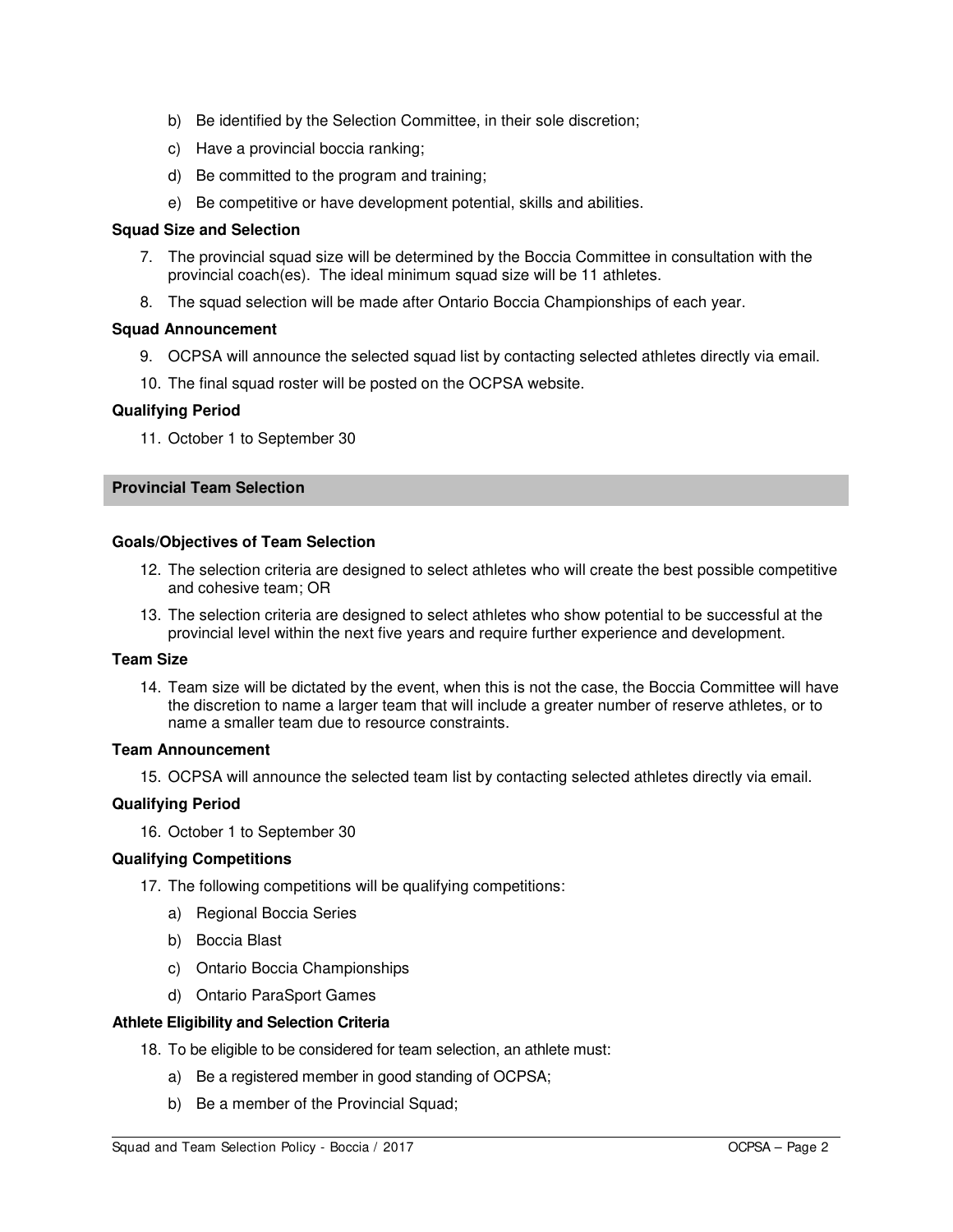- c) Attend the Ontario Boccia Championships;
- d) Attend at minimum of three (3) events, including the Ontario Boccia Championships, during the qualifying cycle;
- e) Be eligible to participate in the event as per the rules of the event.
- 19. Eligible squad athletes will participate in Qualifying Competitions in order to earn points as described in the Table below:

## **Provincial Ranking System**

20. The following is the Provincial Ranking System for Boccia:

| Boccia Blast &<br><b>Ontario ParaSport Games</b> |               | Ontario Boccia Championships |        |
|--------------------------------------------------|---------------|------------------------------|--------|
| Placing                                          | Points        | Placing                      | Points |
|                                                  | 10            |                              | 14     |
| $\mathfrak{p}$                                   | 8             | $\mathcal{P}$                | 12     |
| 3                                                | 6             | 3                            | 10     |
| $\overline{4}$                                   | 5             | $\overline{4}$               | 8      |
| 5                                                | 4             | 5                            | 6      |
| 6                                                | 3             | 6                            | 4      |
| 7                                                | $\mathcal{P}$ | $\overline{7}$               | 2      |
| 8                                                |               | 8                            |        |

- 21. The point ranking system is on a one (1) year cycle in accordance with the qualifying period and tallies points accumulated over two (2) seasons. The current or most recent season will hold full point value as identified above and the prior season placing will be calculated at ½ the current value. For instance, for a  $1<sup>st</sup>$  place in both seasons, 5 points will be awarded for the prior season and 10 for the current or most recent season; totaling 15 points.
- 22. Please note that where an event is held on a bi-annual basis, the full value will be awarded in the appropriate season and ½ the value will be awarded in the preceding season (the athlete result will carry-forward to the subsequent season).
- 23. In the event of a tie, the athlete with the highest placing at the most recent Ontario Boccia Championships will receive the higher ranking.
- 24. In addition to the above, selection of squad athletes to the team will be based on skill assessment and coach evaluations, which includes; observations at competitions and training camps, as well as monthly communication and reporting to provincial coach(es).
- 25. The Selection Committee will rank the total scores of the eligible athletes and a maximum of eleven (11) athletes with the highest rating may be selected to the team.
- 26. The Selection Committee will give priority to athletes on the National Boccia Training Squad.
- 27. In the event that one of the top two ranked athletes decides not to join the team, the next highest ranked athlete will be asked as a replacement.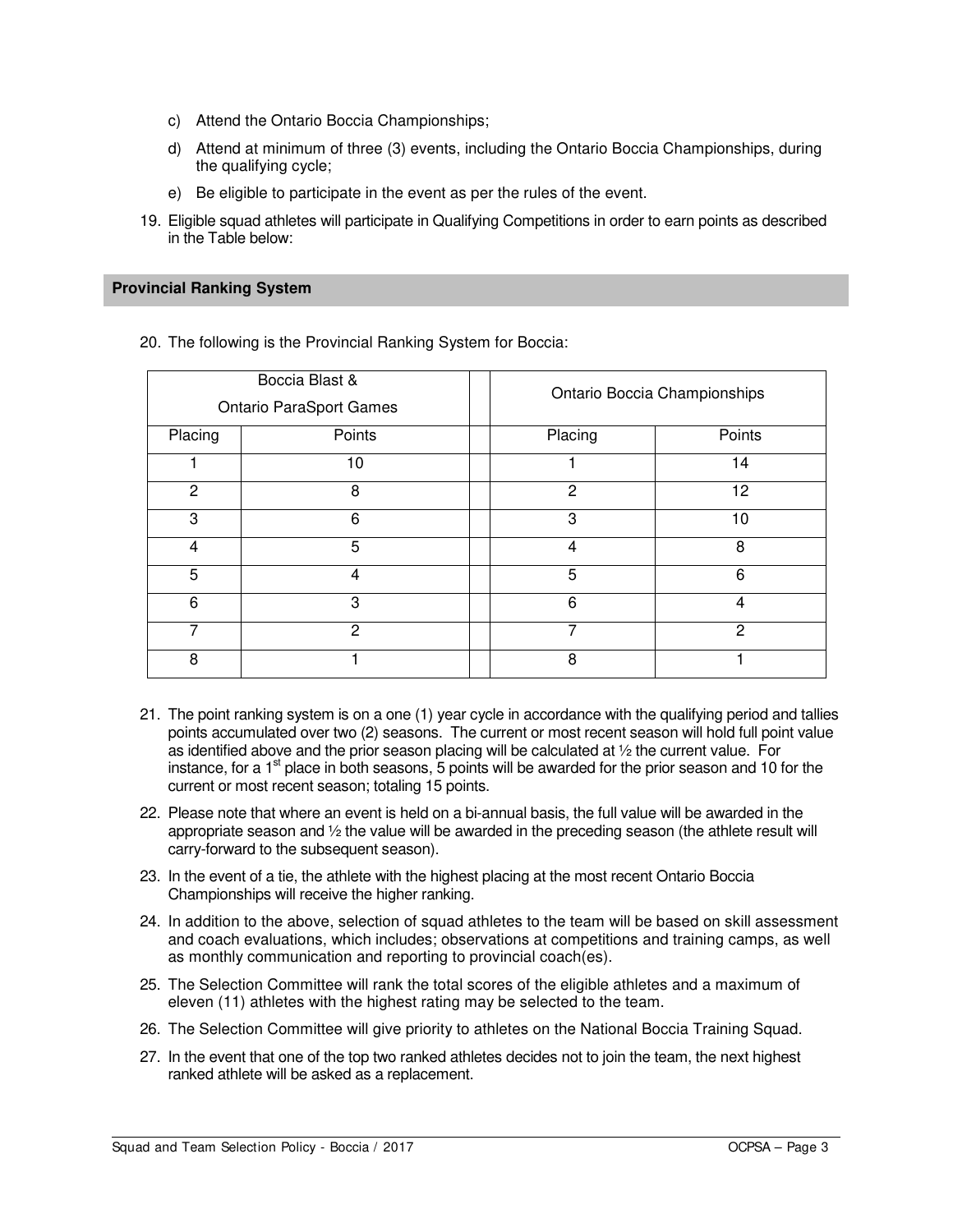28. Members of the Selection Committee are required to remove themselves from any discussions, ranking and voting if there exists a conflict of interest.

# **Exceptions**

- 29. Athletes may be added to the squad or team by the Selection Committee, upon their sole discretion, if the appointed athletes were unable to participate in mandatory events, competitions or evaluations due to illness, injury, other medical circumstance or personal, educational or competitive commitments, including national team assignments.
- 30. If unforeseen circumstances arise which do not allow for this selection process or its timelines to be implemented as planned, the OCPSA reserves the right to identify an alternate process or alternate timelines. Should this occur, all eligible athletes will be notified of these changes in a timely manner.

#### **Athlete Requirements to Remain Selected or be Removed from the Squad/Team**

- 31. Upon selection and in order to remain on the squad and/or team an athlete must:
	- a) Sign a Team Member Agreement,
	- b) Provide to the OCPSA all required documents,
	- c) Participate in all squad/team events, activities and meetings,
	- d) Ensure proper equipment, clothing and funds,
	- e) Obey all rules established by the OCPSA and Host Committee,
	- f) Assist the OCPSA in public relation and fundraising project where required,
- 32. Once selected to the squad or a team, an athlete may withdraw or be withdrawn for the following reasons:
	- a) Not satisfying the minimum training standards set out by the Head Coach &/or the Boccia Committee;
	- b) Failure to adhere to squad/team rules and OCPSA's Code of Conduct;
	- c) Failure to remain competitive-ready all season. Athletes who do not remain competitive-ready by reason of lack of fitness, injury or illness may be removed from the team. It is the obligation of the athlete to immediately report any injury, illness or change in training that could affect their ability to compete at their highest level;
	- d) Voluntary withdrawal/retirement;
	- e) Fraudulent misrepresentation.
- 33. Where an athlete is unable to meet training standards, competitive readiness, violates squad/team rules or the code of conduct or provides fraudulent misrepresentations, the Selection Committee will have the discretion to remove the athlete from the squad/team and to replace the athlete with another suitable candidate.
- 34. The Selection Committee will notify the athlete in writing that he/she has been removed from the squad/team and reasons for the removal.